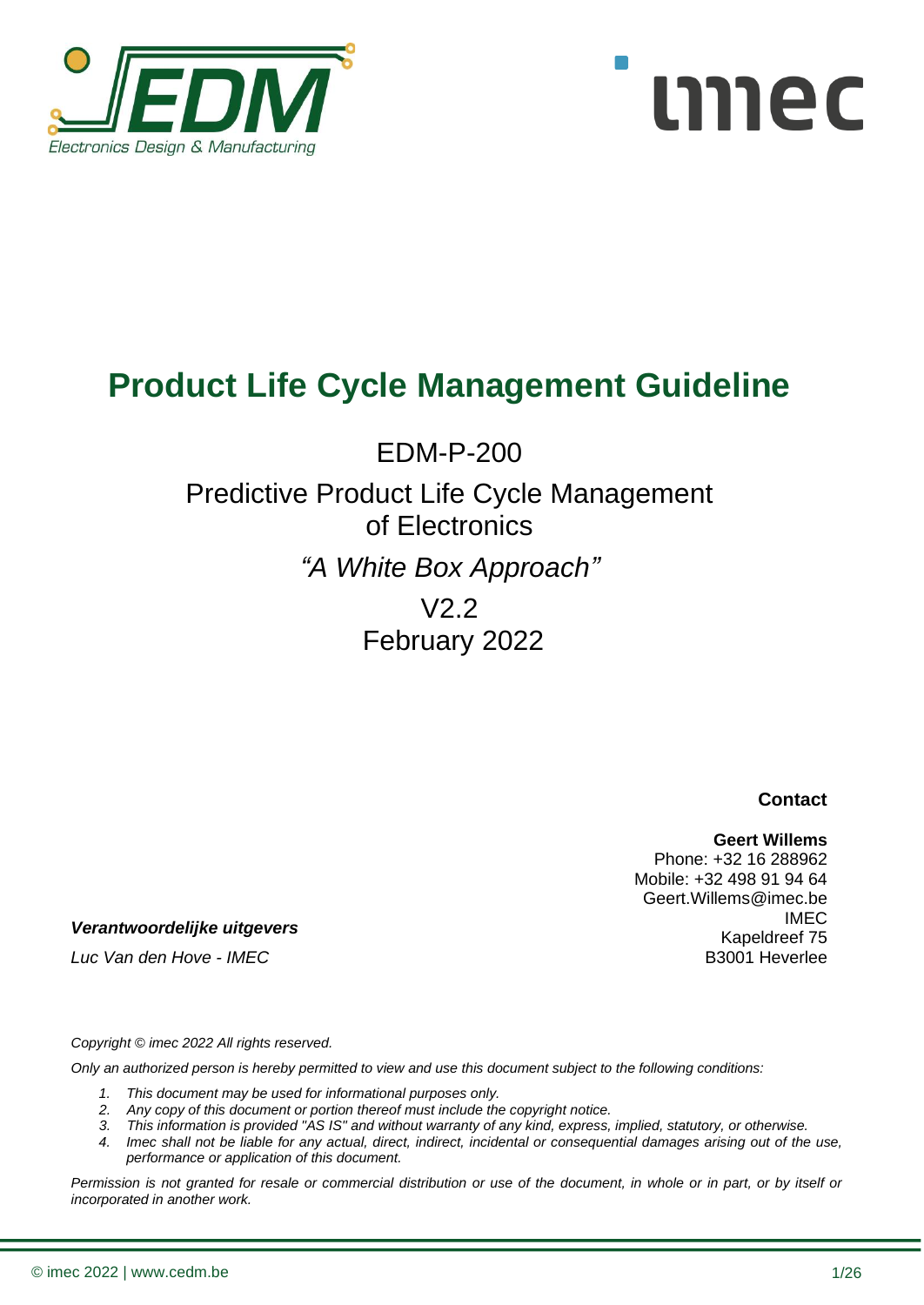EDM-P-200: Predictive Product Life Cycle Management of Electronics

### <span id="page-1-0"></span>*The Product Life Cycle Management Guideline*

The Product Life Cycle Management (PLCM) Guidelines intend to provide guidelines for the overall management of the life cycle of electronics and of the electronics' aspects of products containing electronics with focus on the design, manufacturing, operation, reliability and endof-life aspects. Marketing and business development aspects lie outside the scope of the guidelines.

- The recommendations given in the guidelines are intended to help the user in the Product Life Cycle Management of electronics and products with integrated electronics.
- The PLCM guidelines promotes the use of scientific methods such as physical modeling, physics-of-failure based accelerated testing, simulation, virtual prototyping, etc. Physical models extend the capability of predicting the designed product's properties and behavior beyond experience. This provides a cutting-edge innovation advantage over an experience and test-based development approach.
- Physical models reduce the development cost and time by reducing product testing and, especially, the number of design iterations.

### **Product Life Cycle Stages and Phases**

The following Product Life Cycle stages and phases are distinguished.

#### **Innovation Stage New Product Exploration**

**1. Problem Research**

Evaluation of the product idea by experts and stakeholders on its technological feasibility, its viability of providing a solution to a user problem and its business potential. Brainstorming, expert consultancy and literature study form the basis of a low-cost evaluation methodology in this phase. It delivers a **Product Research plan** with a rationale and a budget proposal for more in-depth evaluation and validation of product options, priorities and opportunities.

**2. Product Research**

Validation of most viable product options using functional software and hardware evaluation kits or test models, product mock-ups, etc. The output of this phase is **Validated Concept**, demonstrating the desirability, feasibility and viability of the product solution.

#### **Innovation Stage New Product Planning**

#### **3. Product Specification**

Based on the Validated Concept and in-depth understanding of the stakeholder needs and business opportunities, the requirements for the product are created. The output of the Specification phase is a high-level description of the product to be designed: the **Product Requirements Document (PRD).**

#### **4. Product Planning**

The planning phase creates a business, operations and development plan for the product. It contains the main targets and their critical milestones and timing specified in a comprehensive **New Product Introduction (NPI) plan**.

#### **Innovation Stage New Product Introduction**

#### **5. Architecture**

Based on the PRD the product's architecture is defined, the **Detailed Product Specification** and the **detailed NPI project plan** are created.

#### **6. Design**

Execution of the detailed design based on the output of the Architecture phase, evaluation of engineering solutions using simulations and engineering prototypes. Specification of the new product including manufacturing instructions for the product prototypes.

#### **7. Prototyping**

Design evaluation and product qualification on product prototypes.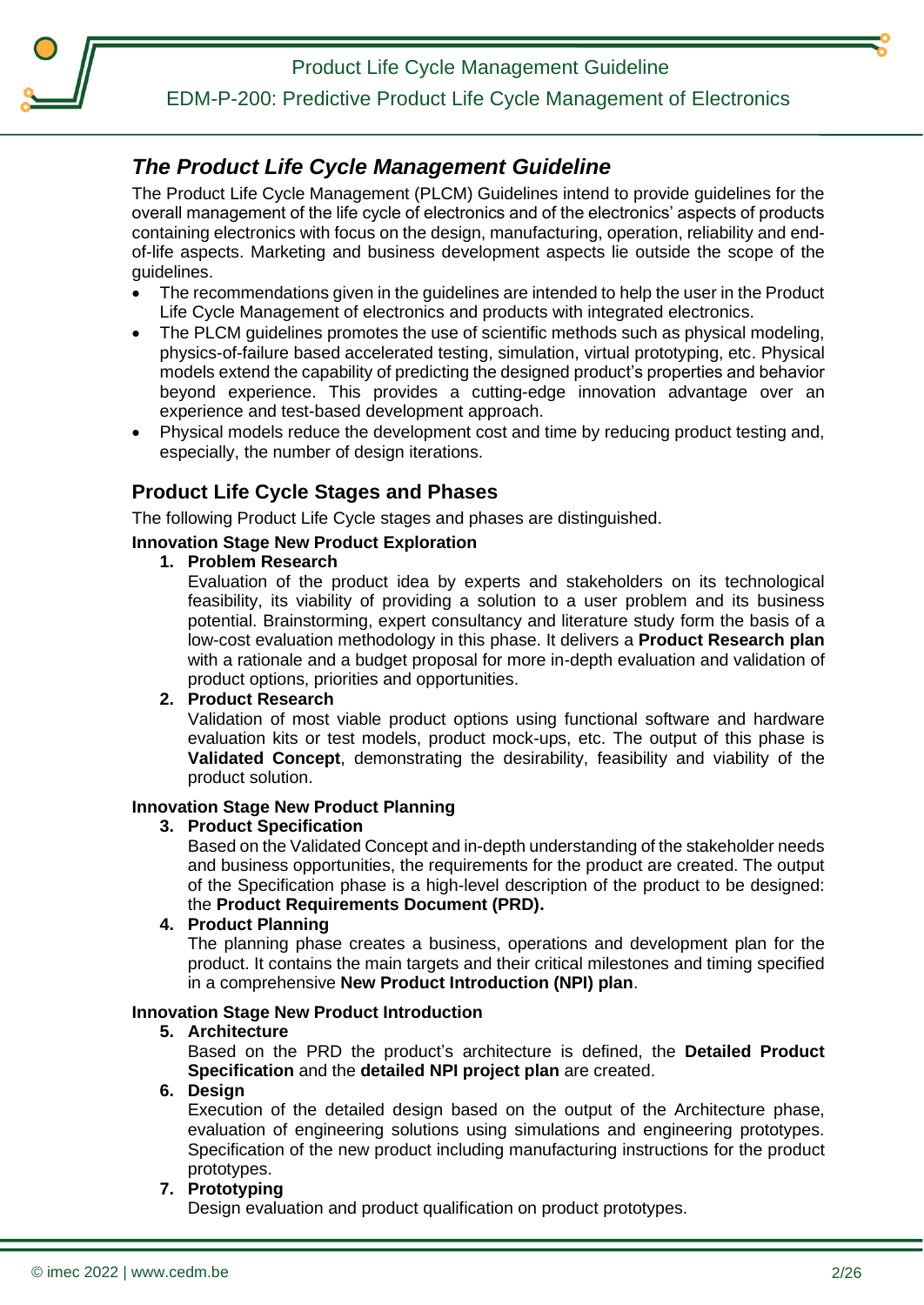

**8. Industrialization**

Preparation of the regular production of the product and hand-over to operations.

#### **Product-to-customer Stage**

#### **9. Production**

Product manufacturing including quality management throughout the operational lifetime of the product.

#### **10. Distribution**

Distribution of products from the production warehouse(s) to the customer(s).

#### **Product-at-customer Stage**

#### **11. Installation**

Installation and start-up of the product at the customer's site.

**12. Product Operation**

Product operation including aspects like reliability and maintenance throughout the operational lifetime of the product.

#### **Retirement Stage**

**13. Decommissioning**

Actions taken to end the product's use.

**14. The End** 

Re-use, recycling and/or waste handling of products that have been decommissioned.

#### **Product Life Cycle related and supporting activities**

The following related activities are identified:

- 1. Technology Development (product independent)
- 2. Component Development (product dependent)

The following supporting activities applicable to a class of products are identified (not limiting):

- 1. Technology qualification program
- 2. Design methods and guidelines
- 3. Product verification, validation and certification
- 4. Qualified supply chain
- 5. New Product Introduction Program
- 6. Product Change Program
- 7. Quality Control Program
- 8. Maintenance Program
- 9. Decommissioning Program
- 10. Re-use, recycling and waste handling

#### <span id="page-2-0"></span>*Acknowledgement*

#### **Funding organizations**

Agentschap Ondernemen is acknowledged for funding the project VIS-traject InProVoL and the ICON-project Compact (Flanders Make) and VLAIO for funding the COOCK-project "Oriënteren en Beslissen in Slimme Product Exploratie", that have provided the basis for this guideline.

#### **imec contributors**

Geert Willems, Ph.D.

#### **Contributing EDM Forum partners**

Flanders Make – ICON project Compact Sirris – COOCK-project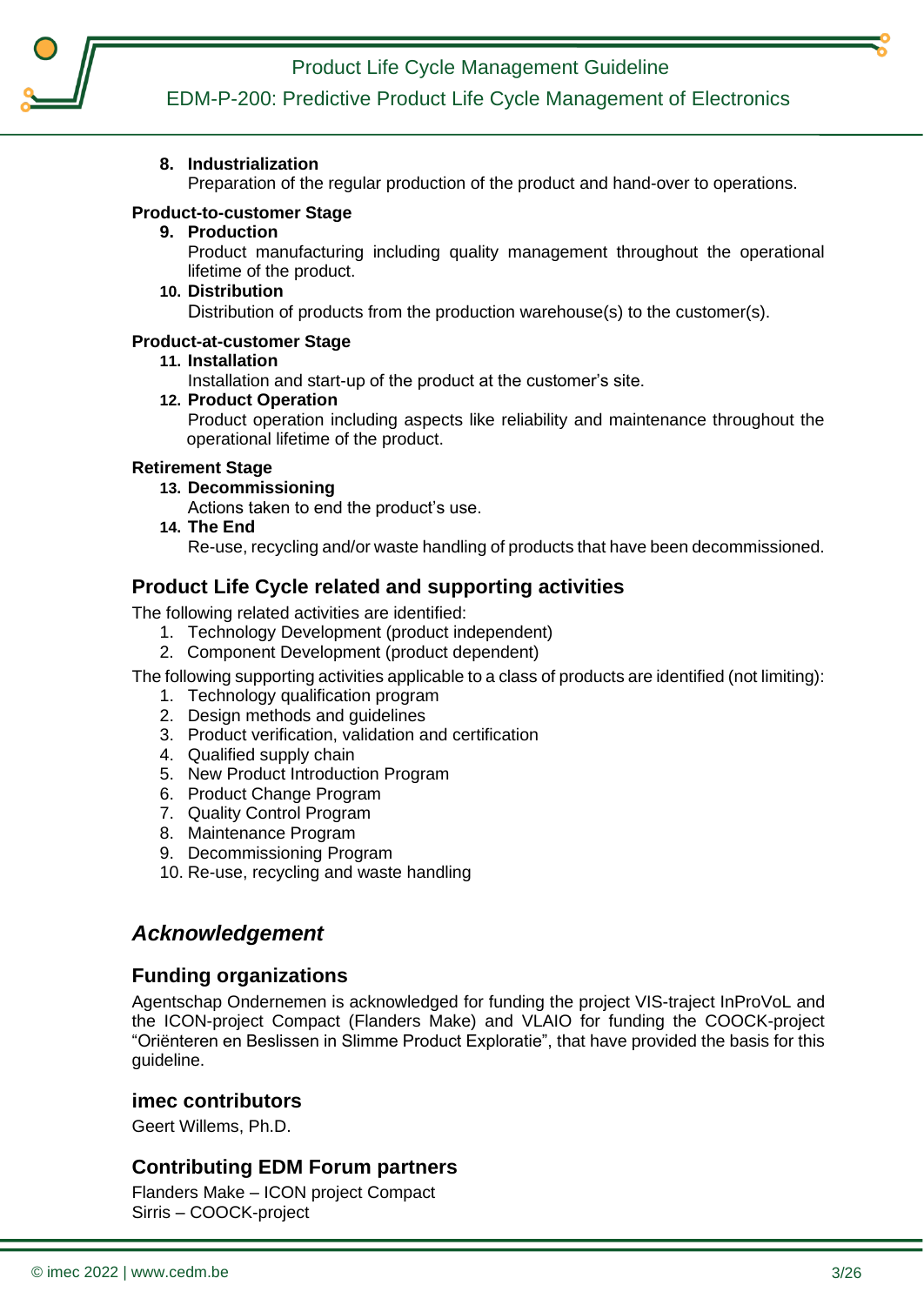

## **Table of Contents**

| 3.13. Relationship with ISO/IEC/IEEE 24748-1 System life cycle  15         |  |
|----------------------------------------------------------------------------|--|
| 3.14. Validation focused stage-gating: terminology, method and critique 15 |  |
|                                                                            |  |
|                                                                            |  |
|                                                                            |  |
|                                                                            |  |
|                                                                            |  |
|                                                                            |  |
|                                                                            |  |
|                                                                            |  |
|                                                                            |  |
|                                                                            |  |
|                                                                            |  |
|                                                                            |  |
|                                                                            |  |
|                                                                            |  |
|                                                                            |  |
|                                                                            |  |